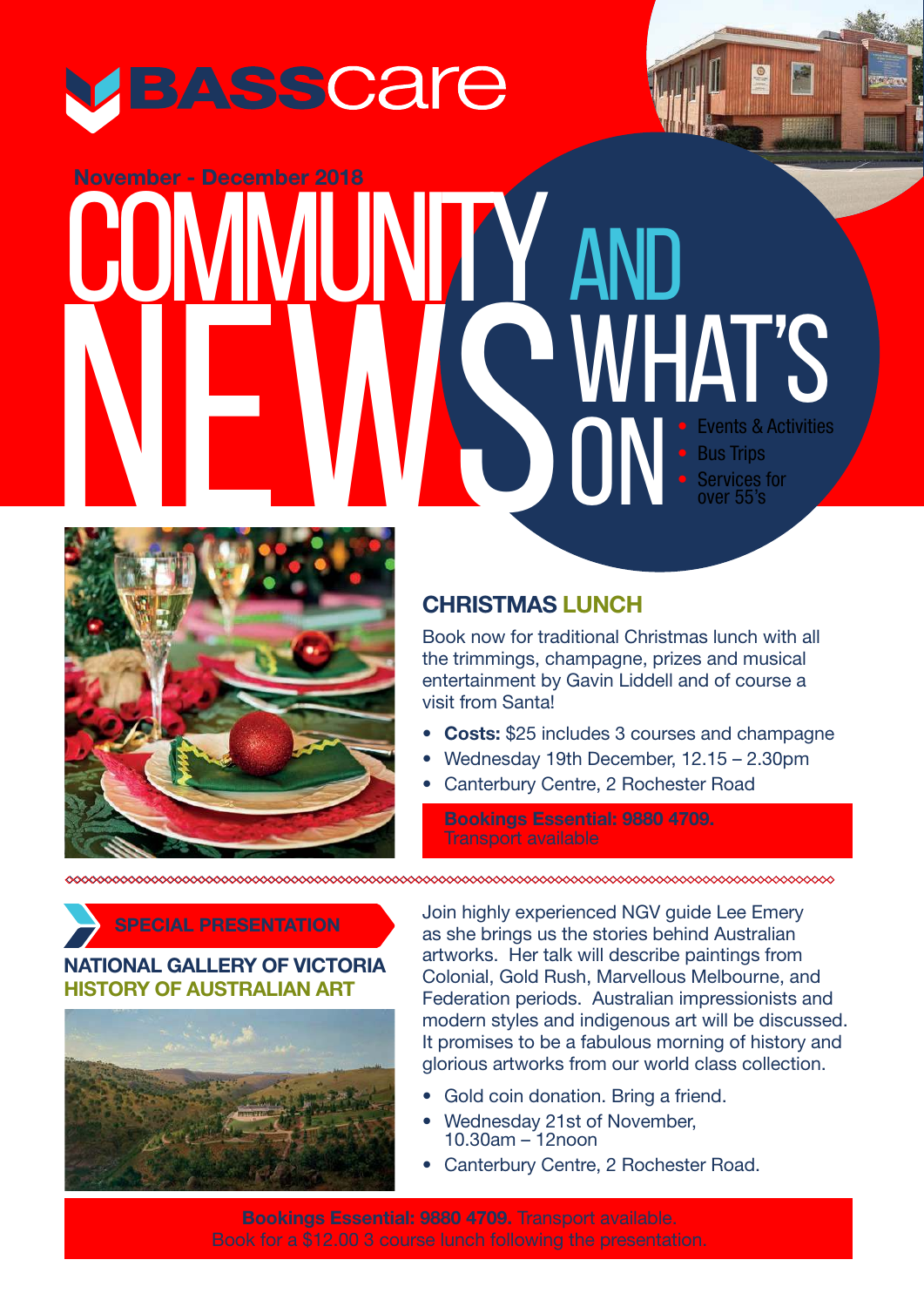## **WHAT'S ON In November & December <b>Company** Vicki Bayly







## **To our valued BASScare Clients,**

If you haven't seen us lately at 2 Rochester Road you won't be able to miss us on your return! We have had a facelift on the outside with a fresh coat of paint…pop in and reacquaint yourself with lime green!

### We are equally excited about the new programs you can attend:

- 
- -
	-
	-
	-
- 
- 

While we are on the subject of new, plans are underway to have a dedicated computer kiosk at Canterbury Centre. We are planning to have this ready in early 2019.

A reminder to all gentlemen about the 'Boroondara Blokes' outings. We have three trips planned for the rest of the year (Mondays fortnightly). See the calendar insert for more information.

There are spaces in the Brain Games group on a Monday afternoon. Grab this opportunity to sharpen your mind with general knowledge and quiz sessions. Brain Games group is run entirely by volunteers Bruce, Caroline and Matthew. Bring a friend and book for lunch beforehand on 98804709.

We would not be able to offer the activities or outings to our clients without the support of our dedicated Volunteers. Whether they are serving lunch at our centres or in your home, helping in our exercise groups and special interest groups, one-on-one computer tutoring, Brain Games, and Cool Cats music group, or helping out on the buses. Our heartfelt thanks to them all.

We would like to thank the Rotary clubs of Canterbury and Camberwell and our tenant Canterbury Neighbourhood Centre for their goodwill and co-operation throughout 2018. Thanks to all our partners, North Balwyn Senior Citizens' Club, Life Activities Club Balwyn and Access Health for sharing their knowledge and expertise throughout the year.

The Social Support Office will close over Christmas from 21st December and re-open on 7th January. Make sure you join us for the Christmas Lunch on Wednesday 19th December… we have musical entertainment provided by Gavin Liddell who got our toes tapping at our mid-year function! Bring your friends and book now on 9880 4709.

Wishing you all and safe and happy festive season.

Vicki Bayly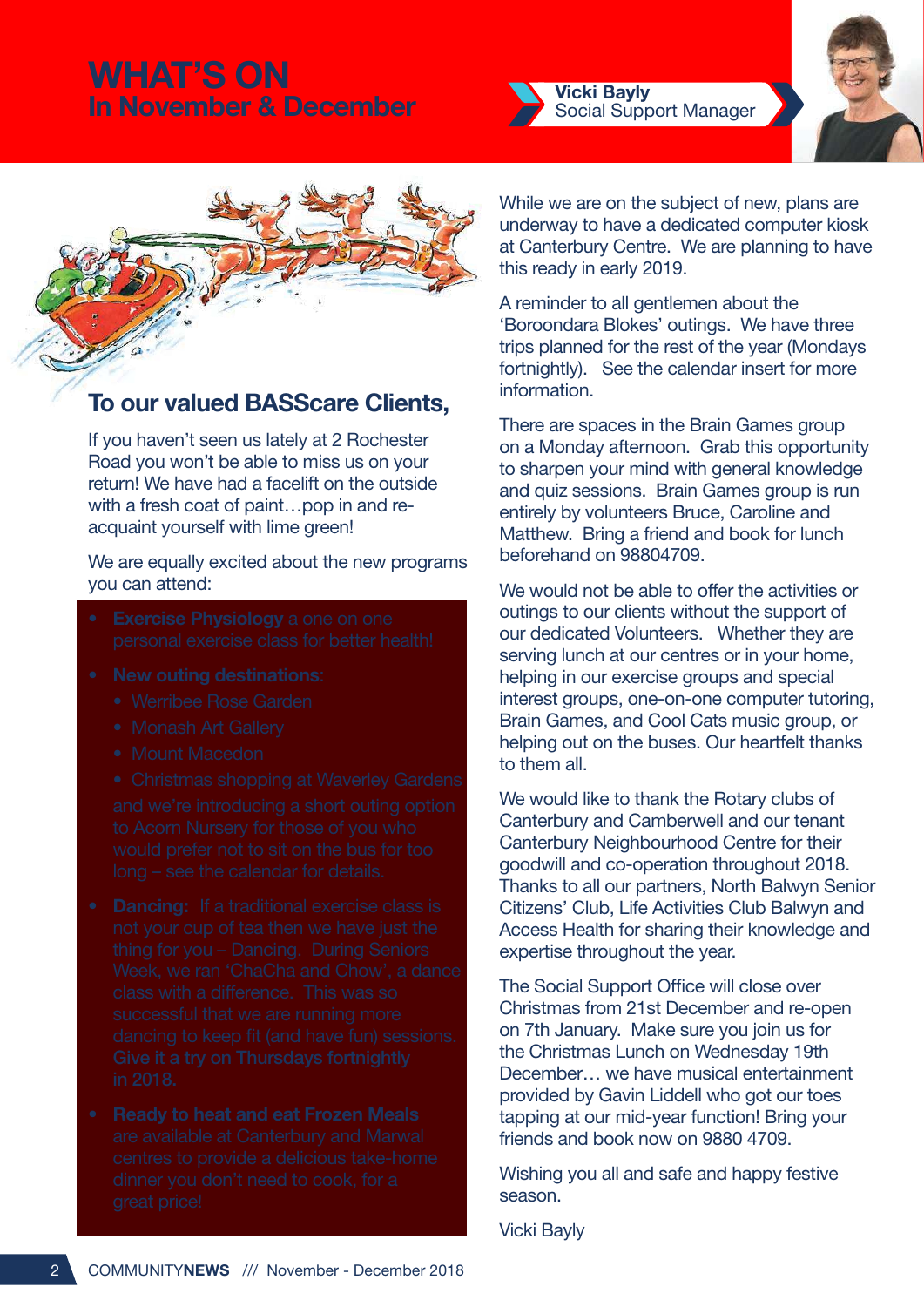## **WHAT'S ON In November & December**

### **PIANO CONCERT A WONDERFUL MORNING OF CLASSICAL MUSIC**





# VBASSCare

Ready to Heat and Eat NUTRITIOUS FROZEN MEALS

> Available at Canterbury Centre **Only \$7.00**\* **9880 4703**

- 
- 
- 

## **Services at Canterbury Centre & Marwal Centres**

### **Hairdressing and Podiatry**

Hairdressing and podiatry are available fortnightly – see calendar insert for locations and dates.

Booking Essential on 9880 4709 - Canterbury Centre 9819 7194 - Marwal Centre.

**• Podiatry prices from \$12** for pensioners (first appointment \$24.00 for initial assessment and registration)

- 
- 
- 
- 
- 

### **Meals on Wheels**

• home cooked meals for older people in Boroondara delivered by a friendly caring volunteer.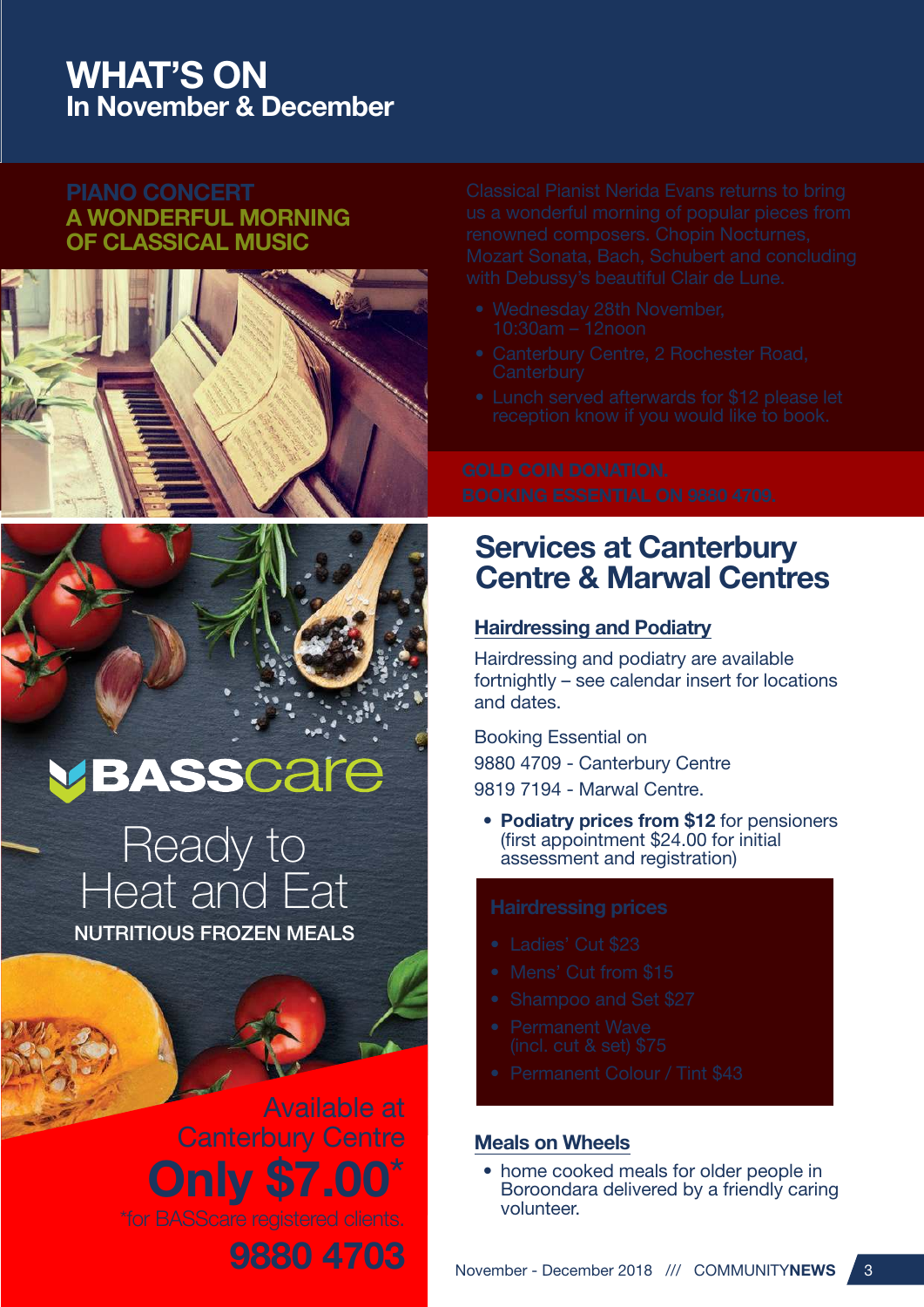# What's on at **Canterbury Centre** 2 Rochester Road Canterbury

### **Dining Out** Enjoy a tasty three course lunch

| <b>Canterbury Centre Hall</b> | Monday to Friday 12:30pm - 1:30pm for \$12.00 |
|-------------------------------|-----------------------------------------------|
| 27 Shierlaw Ave, Canterbury   | Sunday 12.30 for \$15.00.                     |

### **MOVIES**

We'd love to see you on a Wednesday afternoon at 1:30pm for an entertaining film or documentary. **Cost: \$5.00 (icecream available for \$1.00).**

- **Nov 7th The Post (2017)** Directed by Steven Spielberg and starring Meryl Streep and Tom Hanks, this political thriller tells the true story of the first female newspaper publisher and her hard-driving editor as they attempt to expose a massive government cover-up.
- Nov 14th Pandora and the Flying Dutchman (1951) Fishermen in 1930s Spain find the bodies of a 17th-century Dutch sea captain (James Mason) and a woman (Ava Gardner) willing to die for him in this critically aclaimed classic drama.
- **Nov 21th Tony Robinson Down Under (Documentary)** Actor and comedian Tony Robinson travels to Australia exploring the nation's ancient, magical story.
- **Nov 28th Going in Style (2017)**  Desperate to pay the bills and come through for their loved ones, three ageing lifelong pals risk it all by embarking on a daring bid to knock off the very bank that absconded with their money. Starring Morgan Freeman and Michael Caine.
- **Dec 5th Planes Trains and Automobiles (1987)** Get in the Christmas spirit with this classic comedy about two strangers working together to overcome the insanity of holiday travel to reach their loved ones by Christmas. Starring Steve Martin and John Candy
- **Dec 12th**  No Movie (Newsletter Mail out)

Movies resume mid January. Be sure to check next newsletter addition for whats coming up!

### **Computer Assistance with iPads, mobile phones or tablets at Canterbury Centre**

Book for a **FREE** half hour/one hour one-on-one session with our "computer tutors" Jeff, Rubin, and Rick. Tuesday, Thursday and Friday afternoons.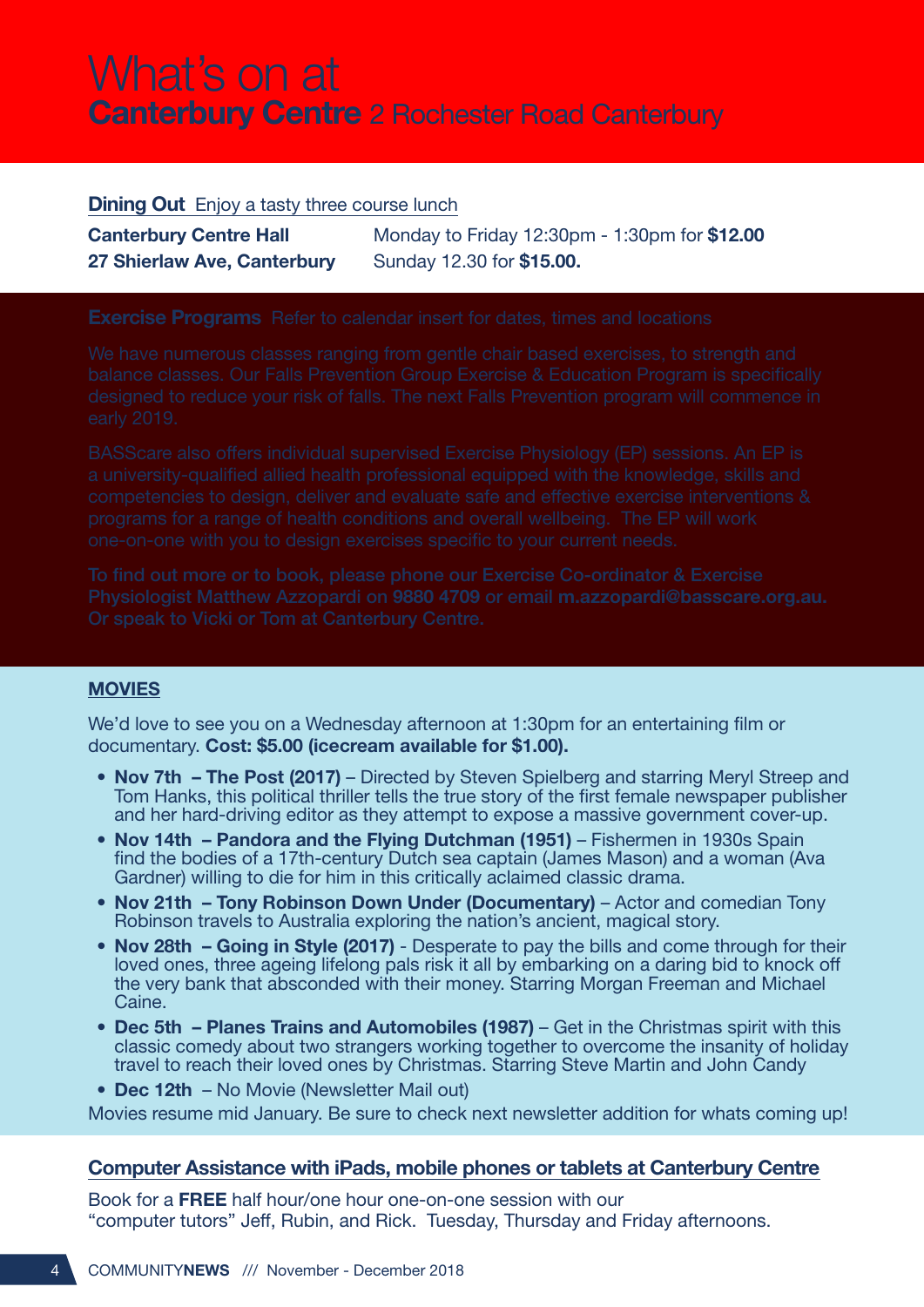# What's on at **Canterbury Centre** 2 Rochester Road Canterbury

- 
- 

### **Brain Games at Canterbury Centre**

Join BASScare Volunteers, Bruce, Caroline, and Matthew for an afternoon of quizzes and brain-challenging activities. **12th November** - Neil from our *Fun with Film* class will make a guest appearance. No Brain games on 5th November.

**• Cost: \$5 including a cup of tea.**

### **Art & Craft classes at Canterbury Centre**

- Craft on Wednesday 1.00pm-4.00pm **Cost: \$5** (independent)
- Pottery on Thursday 1.00pm-4.00pm **Cost: \$15** (teacher led)
- **Watercolour Painting** on Friday 1.00pm-4.00pm **Cost: \$15** (teacher led)

### **Learn, Laugh and Lunch – Wednesday all day program at Canterbury Centre**

Enjoy presentations from a wide range of guest speakers whose interest areas are matched with the interests of the participants. We make sure it's a very relaxed and fun enviroment to learn and have lunch with great company. This group is ideal if you and your carer need some time out on the same day. If you don't have a carer but would like to attend please phone to find out the eligibility criteria.



| • 5th Nov          | Westernport Hotel, Hastings | \$35.00 |
|--------------------|-----------------------------|---------|
| • 19th Nov         | <b>Kinglake Pub</b>         | \$35.00 |
| • 3rd Dec          | Terminus Hotel, Healesville | \$31.00 |
| $\bullet$ 17th Dec | <b>Tooradin Sports Club</b> | \$33.00 |



# What's on at **Marwal Centre**

9 Marwal Avenue, North Balwyn

### **Dining Out**

Three course lunch at Marwal Centre Thursday 12:00-1:00 pm, \$12.00 **Phone to book 9819 7194**

**Exercise Classes** Gentle Strength & Balance on Thursdays 10 – 11am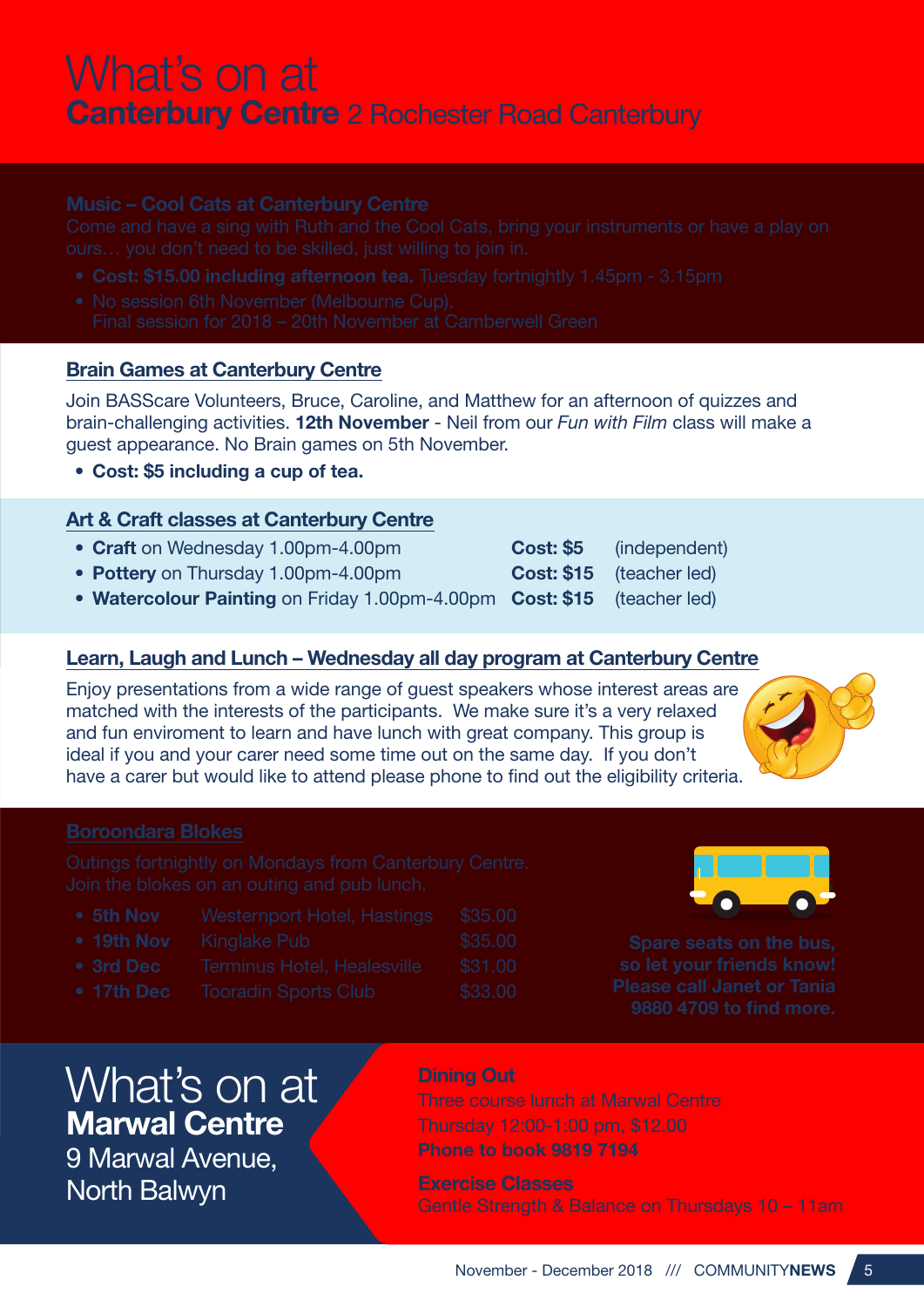# **November 2018 BUS TRIPS**

# **FOR BOOKINGS PHONE 9880 4700**

**Pick-up from home between 10am -11.30am unless otherwise stated**

| <b>FRIDAY</b><br>$\boldsymbol{\mathcal{P}}$ nd | <b>Stables of Como</b><br>Take a wander through the luxurious manicured gardens of<br>Como House in South Yarra. Then enjoy a light lunch in the<br>on-site café, situated in the converted horse stables of the<br>1847 mansion.                                                                                                                         | \$15.00<br>(plus lunch) |
|------------------------------------------------|-----------------------------------------------------------------------------------------------------------------------------------------------------------------------------------------------------------------------------------------------------------------------------------------------------------------------------------------------------------|-------------------------|
| <b>FRIDAY</b><br><b>gth</b>                    | The Great Provider Café, St Kilda<br>Soak up the seaside atmosphere at this fabulous St Kilda<br>eatery. Enjoy a light lunch on the deck overlooking the<br>marina, then sit back and enjoy the view or stretch your<br>legs along the foreshore.                                                                                                         | \$15.00<br>(plus lunch) |
| <b>TUESDAY</b><br>13 <sup>th</sup>             | <b>Westernport Hotel, Hastings</b><br>Enjoy a delicious three-course meal at this friendly pub in<br>the heart of Hastings. Then take a stroll to the foreshore or<br>browse the local shops.                                                                                                                                                             | \$35.00                 |
| <b>FRIDAY</b><br>16th                          | <b>Werribee Park Rose Garden - Active Trip!</b><br>Enjoy a light picnic lunch (BASScare provided) in the<br>stunning formal gardens surrounding Werribee Historic<br>Mansion including 5 hectares with 5000 roses in the<br>Victorian State Rose Garden.                                                                                                  | \$22.00                 |
| <b>TUESDAY</b><br>20 <sup>th</sup>             | <b>Lynbrook Hotel</b><br>Join us at this BASScare favourite to savour the delights of<br>this international themed, all-you-can-eat buffet featuring<br>enticing entrees, magnificent mains and divine desserts.                                                                                                                                          | \$31.50                 |
| <b>FRIDAY</b><br>23 <sup>rd</sup><br>نە        | <b>Christmas Shopping Trip to Waverley Gardens</b><br><b>Active Trip!</b><br>Get your Christmas shopping sorted! Waverley Gardens<br>has 100+ shops offering gifts, homewares, fashion,<br>Manchester and more. Check out the Vegas Club<br>entertainment complex for lunch and pokies or there is a<br>range of cafes for a coffee or something smaller. | \$15.00<br>(plus lunch) |
| <b>TUESDAY</b><br>27th                         | <b>Monash Gallery of Art - Active Trip!</b>                                                                                                                                                                                                                                                                                                               | \$15.00                 |
|                                                | Come and enjoy an art experience inside and out. The<br>gallery is home to over 3000 nationally significant Australian<br>photographic works and the landscaped grounds are a<br>sculpture park. Enjoy a coffee or lunch at the on-site café.                                                                                                             | (plus lunch)            |
| <b>FRIDAY</b><br>$30^{\sf th}$                 | <b>Mount Macedon - Active Trip!</b>                                                                                                                                                                                                                                                                                                                       | \$15.00                 |
|                                                | Come and enjoy the stunning views, glorious gardens and<br>wild bush of the Macedon Ranges. We will explore the local<br>area and enjoy lunch at the Trading Post Café, home of<br>award-winning pies and scrumptious local produce                                                                                                                       | (plus lunch)            |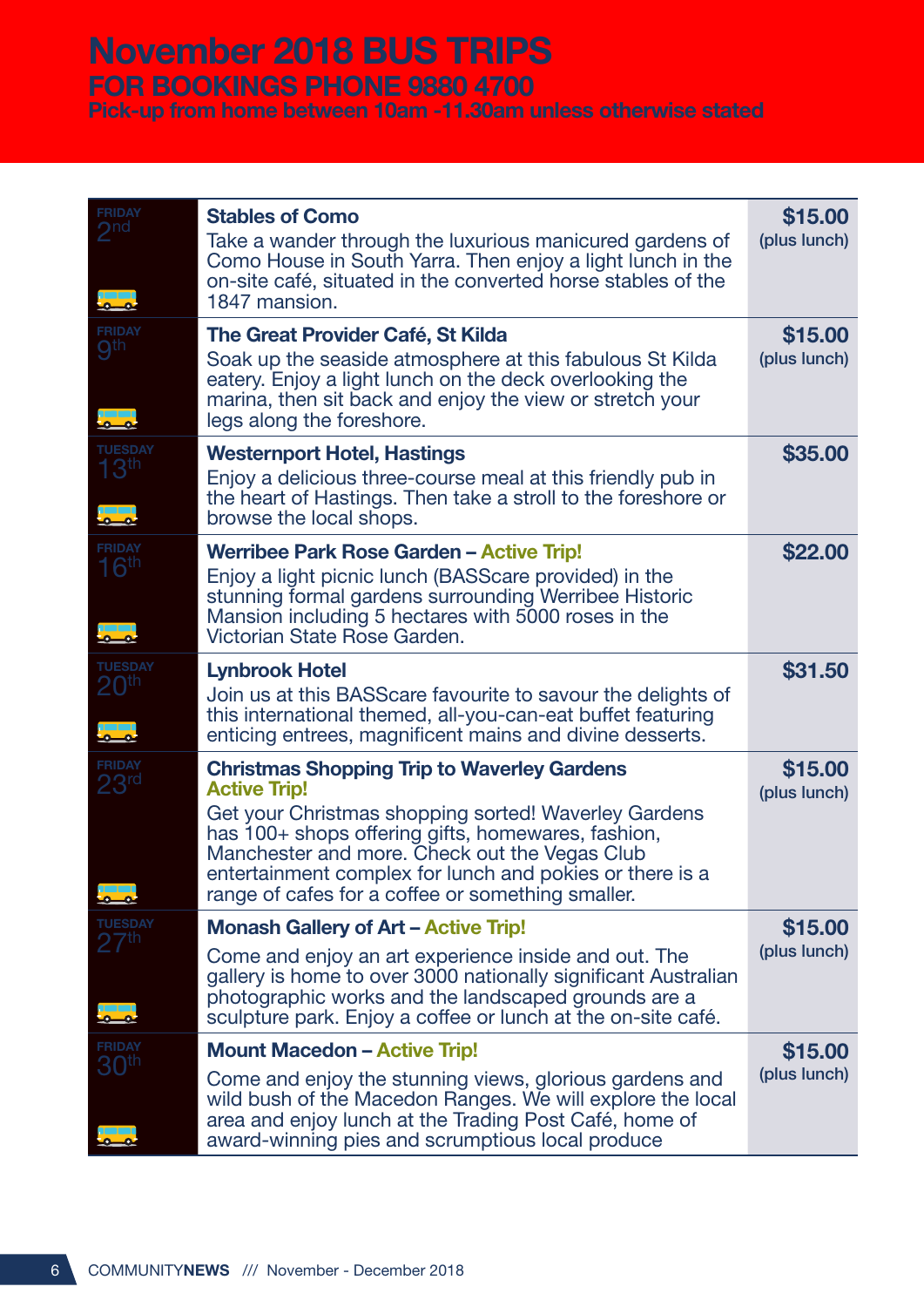## **December 2018 BUS TRIPS FOR BOOKINGS PHONE 9880 4700**

### **Pick-up from home between 10am -11.30am unless otherwise stated**

| TUESDAY                           | <b>Acorn Nursery - Short Trip!</b><br>Do you fancy an outing closer to home? Join us for a trip<br>to Acorn Nursery in Surrey Hills. The nursery has plenty<br>of plants and flowers for gardening inspiration while the<br>gift shop is packed with a gorgeous array of homewares,<br>fashion and giftware. We will enjoy a coffee or light lunch at<br>the Oaks Café and return home in the early afternoon.      | \$10.00<br>(plus lunch) |
|-----------------------------------|---------------------------------------------------------------------------------------------------------------------------------------------------------------------------------------------------------------------------------------------------------------------------------------------------------------------------------------------------------------------------------------------------------------------|-------------------------|
| <b>FRIDAY</b>                     | <b>Alowyn Gardens, Yarra Glen - Active Trip!</b><br>Set in 4 acres, these glorious gardens feature six distinct<br>areas radiating out from a 100m long wisteria and rose<br>covered arbour. Enjoy a stroll through the gardens followed<br>by a delicious lunch of mixed sandwiches, cake and fruit<br>platters at the on-site café and an informal talk with the<br>owners about the garden design and plantings. | \$44.00                 |
| UESDAY                            | <b>Toolangi Tavern</b><br>Join us on a trip through the stunning Yarra Valley to enjoy<br>a tasty two-course meal overlooking the Toolangi State<br>Forest. This family-run pub prides itself on its fresh local<br>produce and friendly service                                                                                                                                                                    | \$33.00                 |
| <b>FRIDAY</b><br>$14^{\text{th}}$ | <b>West Waters Hotel, Caroline Springs</b><br>Enjoy a delicious three-course lunch at this award winning<br>venue overlooking the lake at Caroline Springs. Afterwards,<br>take a stroll by the lake or visit the gaming lounge.                                                                                                                                                                                    | \$35.00                 |
| <b>UESDAY</b><br>$18^{\text{th}}$ | <b>Olinda - Active Trip!</b><br>Come for a drive through the picturesque Dandenong<br>Ranges to the historic township of Olinda, once home to<br>artist Arthur Streeton. Enjoy a tasty meal in the courtyard<br>garden at Olinda Café, then stroll the main street or browse<br>the many local shopsthere's even an old-fashioned sweet<br>shop!                                                                    | \$15.00<br>(plus lunch) |
| FRIDAY                            | <b>BASScare Christmas Lunch</b><br>Join us for some Christmas<br>cheer at the Canterbury Centre.<br>Bus pick up is available, \$10 return.<br><b>BOOKING ESSENTIAL ON 9880 4709.</b><br>Music - Gavin Liddell                                                                                                                                                                                                       | \$25.00                 |

**No Outings 21st of December – 7th of January**